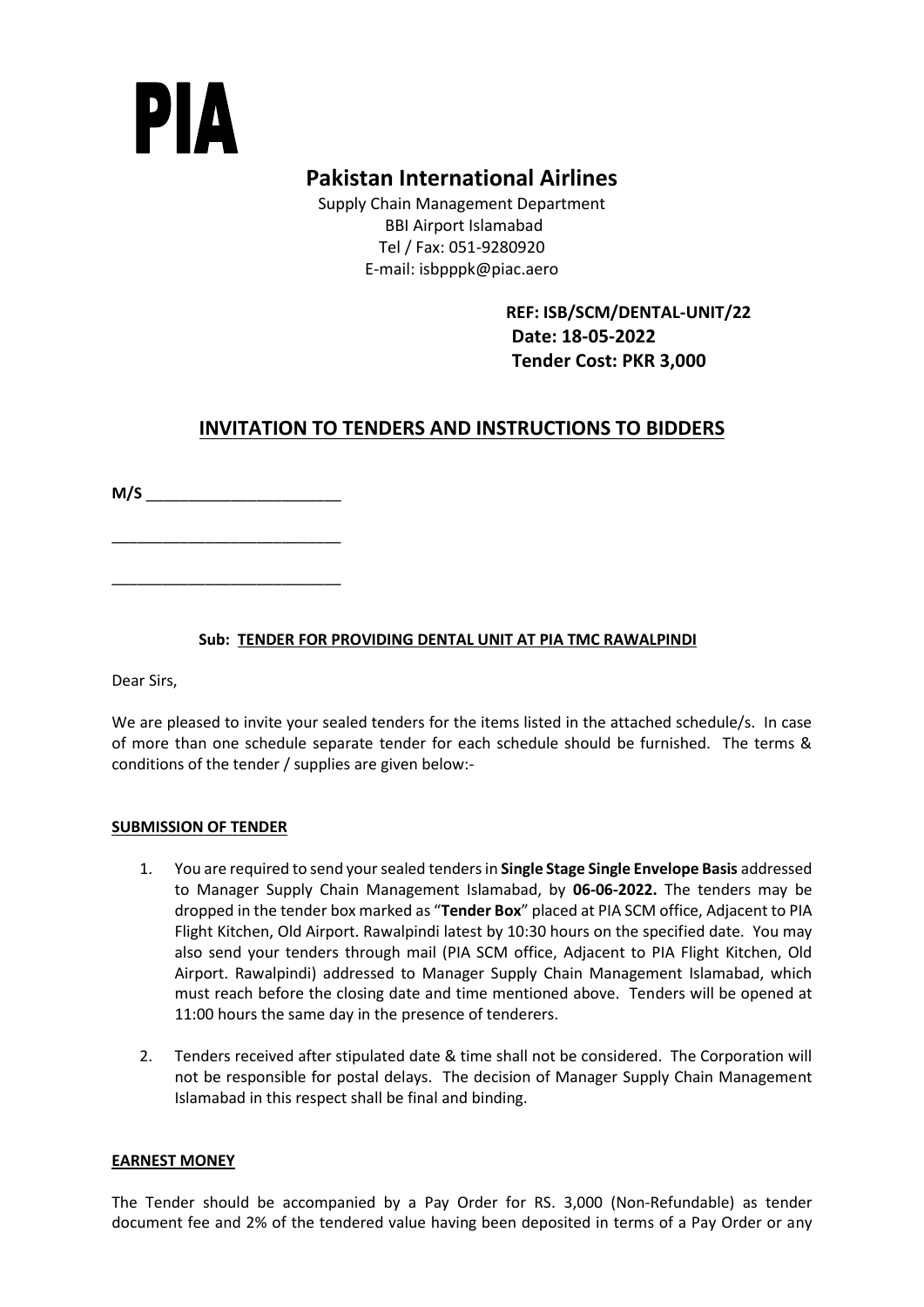other financial instrument payable at Islamabad/Rawalpindi in lieu thereof in the name of M/S PAKISTAN INTERNATIONAL AIRLINES as interest free Earnest Money (Refundable). Earnest Money in any other shape shall not be accepted. Earnest / Security Money deposited against a running contract (s) purchase orders(s) shall not be transferable as earnest money for any other tender. All tenders without Earnest Money shall not be considered.

## **SECURITY DEPOSIT**

The successful Bidders upon award of Contract / Purchase Order will be required to furnish in the amount equivalent to 05% of total tender value as interest free Security deposit in shape of Pay Order of an equivalent amount or a Bank Guarantee for an equivalent amount countersigned by the Head Office of the Bank and to remain valid 3-months after the expiry period of the Contract. The Earnest Money already held can be converted into Security Deposit and balance amount if any shall be deposited as above.

#### **OPENING OF TENDER**

Tender will be opened on "Single Stage Single Envelope" basis. All bidders must submit two sealed envelopes containing "Technical proposal and Financial Proposal" on specified tender opening date / time. Technical proposal sealed in envelope mentioning heading (Technical Proposal) shall enclose:

- 1. Item specifications including Brand Name, Origin/Made, Warranty/Guarantee and Maintenance/Service on Company Letter Head (Mandatory)
- 2. Copy of GST & NTN Certificate (Mandatory)
- 3. Tender Fees (Mandatory)
- 4. Company Profile
- 5. Technical Literature & Quality Certification (if any/required),

The Technical Proposal will be opened on same date, whereas, financial proposal sealed in other envelope containing heading "Financial Proposal" shall enclose:

- 1. The Tender Schedule duly filled in, signed and sealed (on all pages) (Mandatory).
- 2. Pay Order for Earnest Money (2% of tender value in the name of Pakistan International Airlines) (Mandatory)
- 3. Tender terms & conditions (duly signed) (Mandatory)
- 4. Mandatory Requirements (duly signed) (Mandatory)
- 5. Undertaking on RS. 100/- or above non-judicial stamp paper duly signed and stamped by an Oath Commissioner (Mandatory).

The Financial Proposal will remain sealed till the technical evaluation. The Financial Proposal of only those bidders will be opened who is technically found acceptable.

Please note that:

- The envelops (Technical & Financial Proposal) shall be enclosed in double cover.
- The outer cover should bear address of the Manager SCM, PIA Islamabad and reference number of the tender with opening date of tender and Bidder Name.
- All information about the material proposed to be supplied must be given as required in the schedule to tender.
- The tender will not be considered if complete information required is not given therein.
- Particular attention must be paid to delivery time.

Authorized Signatures of individual signing the tender and other documents connected with the contract must specify whether signing as:

- a) Sole Proprietor or his attorney.
- b) A registered active partner of the firm or his attorney.
- c) For the firm per procreation.
- d) As secretary, Manager, Partner, etc., or their attorney in case of firms registered under Partnership Act.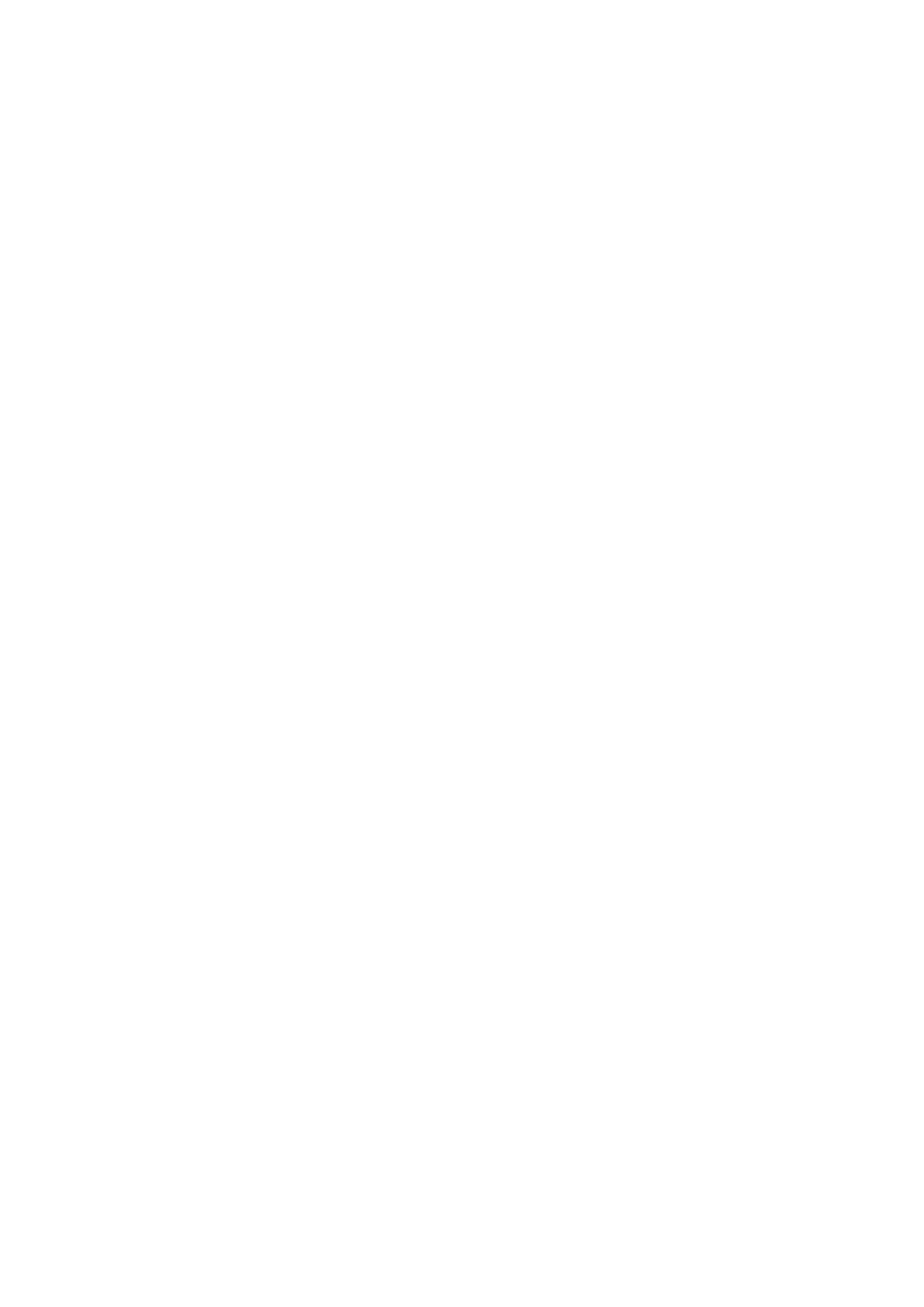#### **PRICES**

- a) The Prices quoted must be net as per accounting unit as shown in the Schedule to tender inclusive of all duties / taxes, packing, octroi and delivery. However, if GST is applicable, same should be shown separately.
- b) The Prices mentioned in the tender will be treated as firm till the completion of Purchase Order / Contract.
- c) The Prices must be stated for each item separately both in words and figures in Pakistan Currency. Additional information, if any must be linked with entries on the Schedule to Tender.
- d) Offers must be valid for 180 days.
- e) Quotation must be written on PIA prescribed form otherwise Bids will not be entertained.

#### **ACCEPTANCE OF TENDER**

PIA do not pledge to accept the lowest tender and reserve the right to accept or reject any or all tenders / quotations, divide business among more than one supplier or accept the tenders at rates on lowest individual items or extend the date of opening without assigning reason.

> Yours truly, **For: Pakistan International Airlines**

**Manager Supply Chain Management Islamabad**

**Encl:** 

- **1. Tender Schedule-A**
- **2. Terms & Conditions**
- **3. Undertaking**

**Note**: Prescribed Tender(s) form for the subject item may be directly downloaded from PIAC / PPRA website.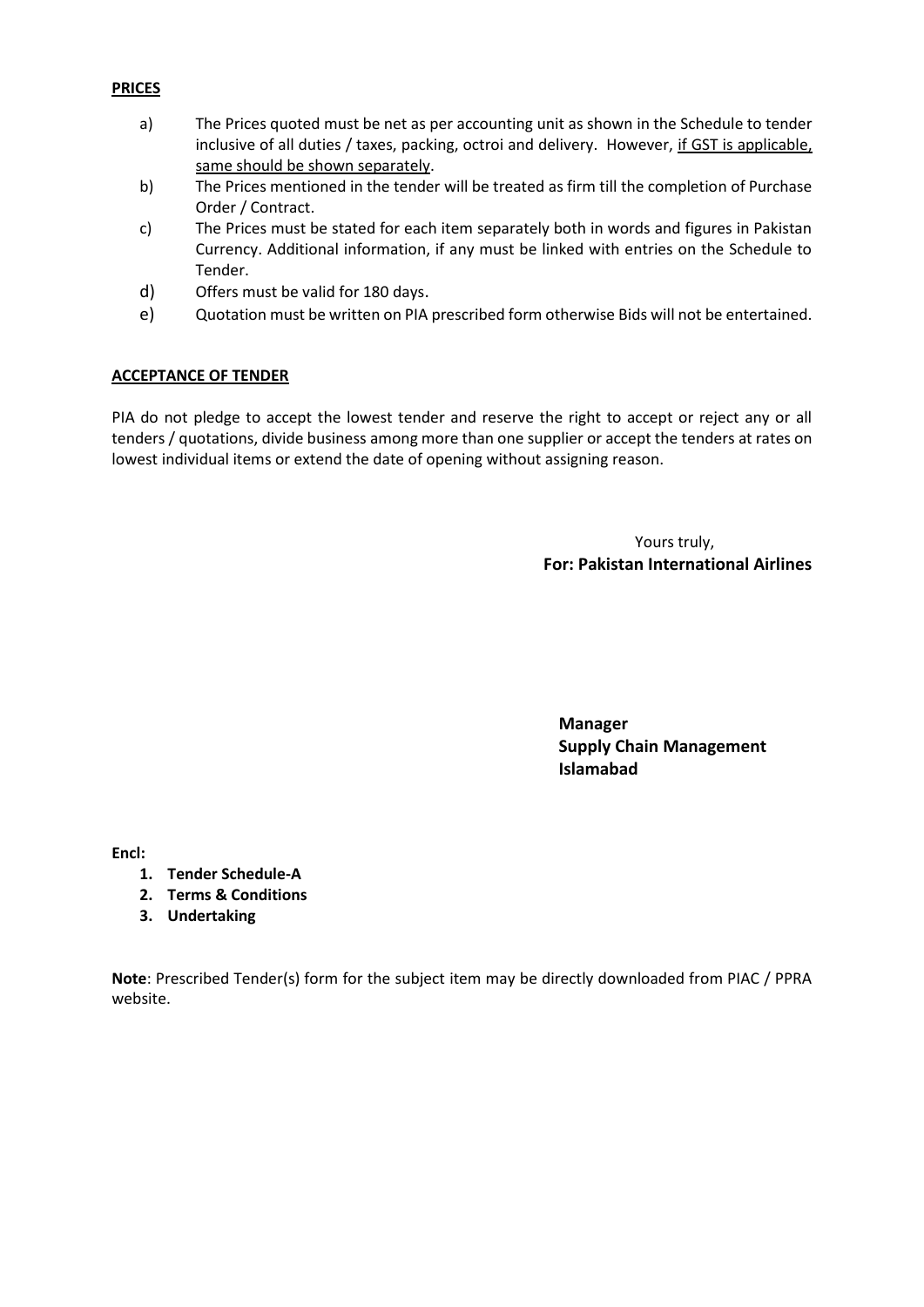#### **TENDER SCHEDULE "A" REF: ISB/SCM/DENTAL-UNIT/22 Subject: TENDER FOR PROVIDING DENTAL UNIT AT PIA TMC RAWALPINDI**

| $Sr.$ # | <b>Item Name</b> | Qtv | <b>Unit Price</b> | <b>Extended Value</b> | <b>Remarks</b> |  |  |
|---------|------------------|-----|-------------------|-----------------------|----------------|--|--|
|         | Dental Unit      |     |                   |                       |                |  |  |

# **Specifications:**

- 1. Chair mounted dental unit.
- 2. Strong metallic, anti-rust base.
- 3. Adjustable ceramic spitton.
- 4. LED sensor operation lamp.
- 5. 3 programmable positions.
- 6. Built-in scaler function.
- 7. Motorized suction.
- 8. Micro motor.
- 9. Air compressor 40 liter.
- 10. Dentist and assistant stools.
- Transportation Loading/off-loading to be provided by the Contractor/Supplier.
- Standard Warranty/Guarantee and maintenance
- **FOR FURTHER CLARIFICATION ABOUT SPECIFICATIONS, MANAGER FLIGHT KITCHEN ISLAMABAD CAN BE CONTACTED AT 051-9334337. EMAIL: RWPGMPK@PIAC.AERO**

#### **GENERAL TERMS & CONDITIONS:**

- ITEM BRAND NAME, SPECIFICATIONS AND MADE/ORIGIN MUST BE AS PER TECHNICAL PROPOSAL.
- ITEM MUST MEET ALL THE LAWS AND MEASUREMENT STANDARDS OF INDUSTARY
- ITEM TO BE MADE OPERATIONAL BY THE CONTRACTOR AND BASIC NECESSARY OPERATIOAL/SAFETY PROCEDURE/MANUAL ALSO TO BE PROVIDED BY THE CONTRACTOR.
- PIA EVALUATION COMMTTEE RESERVES THE RIGHT TO VISIT THE FACILITIES OF VENDOR FOR INSPECTION OF THE ITEM.
- EVALUATION SHALL BE MADE BY EVALUATION COMMITTEE
- PARTICIPANTS REQUIRED TO QUOTE RATES INCLUSIVE ALL GOVT TAXES & GST SHALL BE MENTIONED SEPARATELY.
- PARTICIPANT MUST QUOTE ONE RATE AND BEST DELIVERY PERIOD.QUOTED RATES MUST BE FIRM AND FINAL IN ALL RESPECT.
- **GUARANTEE & WARRANTEE MUST BE PROVIDED.**
- PAYMENT TERMS NET THIRTY DAYS OR AS AGREED, INCOME TAX WILL BE DEDUCTED AT SOURCE.
- PAYMENT WILL BE MADE SUBJECT TO SATISFACTORY JOB COMPLETION.
- ALL FOREIGN VENDORS MUST SEND THEIR SEALED QUOTATION VIA CORRIER SERVICE DIRECTLY TO PIA SUPPLY CHAIN MANAGEMENT DEPARTMENT ISLAMABAD. PIA WILL NOT BE RESPONSIBLE FOR ANY POSTAL DELAY.

**Delivery Schedule**: Within 15 days after award of contract.

We/ I hereby confirmed having read and understood the terms and conditions of the tender and we / I expressly confirm and agree that our tender for the supply of above mentioned items are in terms of and subject to the terms and conditions of the tenders.

| <b>TENDERER'S SIGNATURE</b> |         | <b>DESIGNATION</b> |  |
|-----------------------------|---------|--------------------|--|
| <b>ADDRESS</b>              |         |                    |  |
| Tel No.                     | Fax No. | Email              |  |
| GST No.                     |         | NTN NO.            |  |

**Seal & Signature**